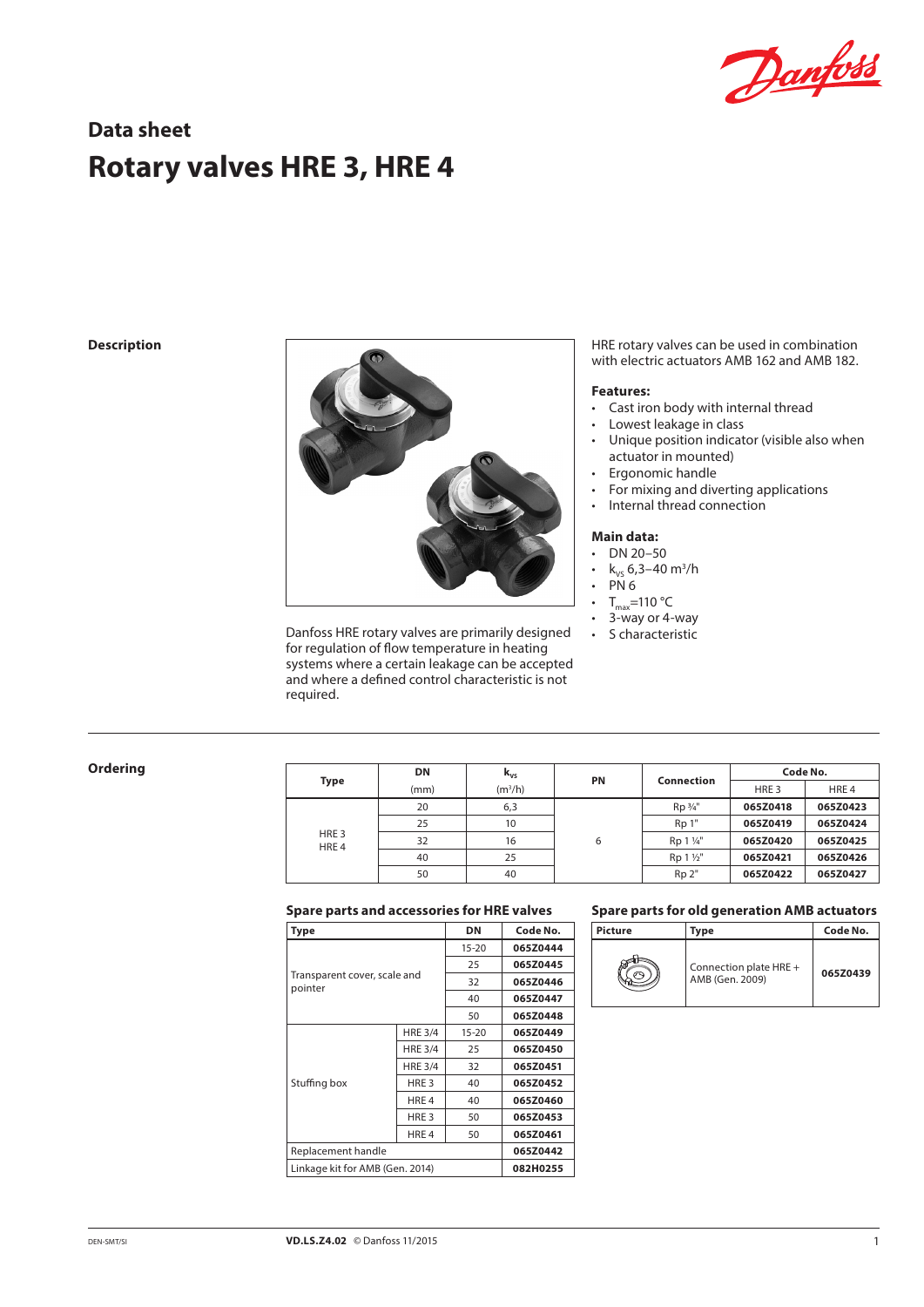

| <b>Nominal diameter</b>          | <b>DN</b>                        | 20                                                                               | 25 | 32 | 40 | 50 |  |
|----------------------------------|----------------------------------|----------------------------------------------------------------------------------|----|----|----|----|--|
| Control Characteristic           |                                  | S characteristic                                                                 |    |    |    |    |  |
|                                  | HRE <sub>3</sub>                 | Diverting: max. 0,5 % of $k_{\text{sc}}$ / Mixing: max. 1,0 % of $k_{\text{sc}}$ |    |    |    |    |  |
|                                  | HRE4                             | Max. 1,5 % $k_{vc}$                                                              |    |    |    |    |  |
| Nominal pressure                 | PN                               | 6                                                                                |    |    |    |    |  |
| Max. closing pressure            | bar                              |                                                                                  |    |    |    |    |  |
| Torque at PN                     | <b>Nm</b>                        | 5                                                                                |    |    |    |    |  |
| Medium                           |                                  | Circulation water / glycolic mixture up to 50 %                                  |    |    |    |    |  |
| Medium pH                        |                                  | Min. 7, max. 10                                                                  |    |    |    |    |  |
| °C<br>Medium temperature<br>2110 |                                  |                                                                                  |    |    |    |    |  |
| Connections                      | Internal thread, ISO 7/1         |                                                                                  |    |    |    |    |  |
| <b>Materials</b>                 |                                  |                                                                                  |    |    |    |    |  |
| Valve body                       |                                  | Grey cast iron EN-GJL-250(GG25)                                                  |    |    |    |    |  |
| Slide shoe                       | CuZn36Pb2As (Brass DZR, CW 602N) |                                                                                  |    |    |    |    |  |
| Stuffing box sealing             | <b>EPDM</b>                      |                                                                                  |    |    |    |    |  |
|                                  | Leakage                          |                                                                                  |    |    |    |    |  |

#### **Pressure temperature diagram**



#### **Valve characteristics**

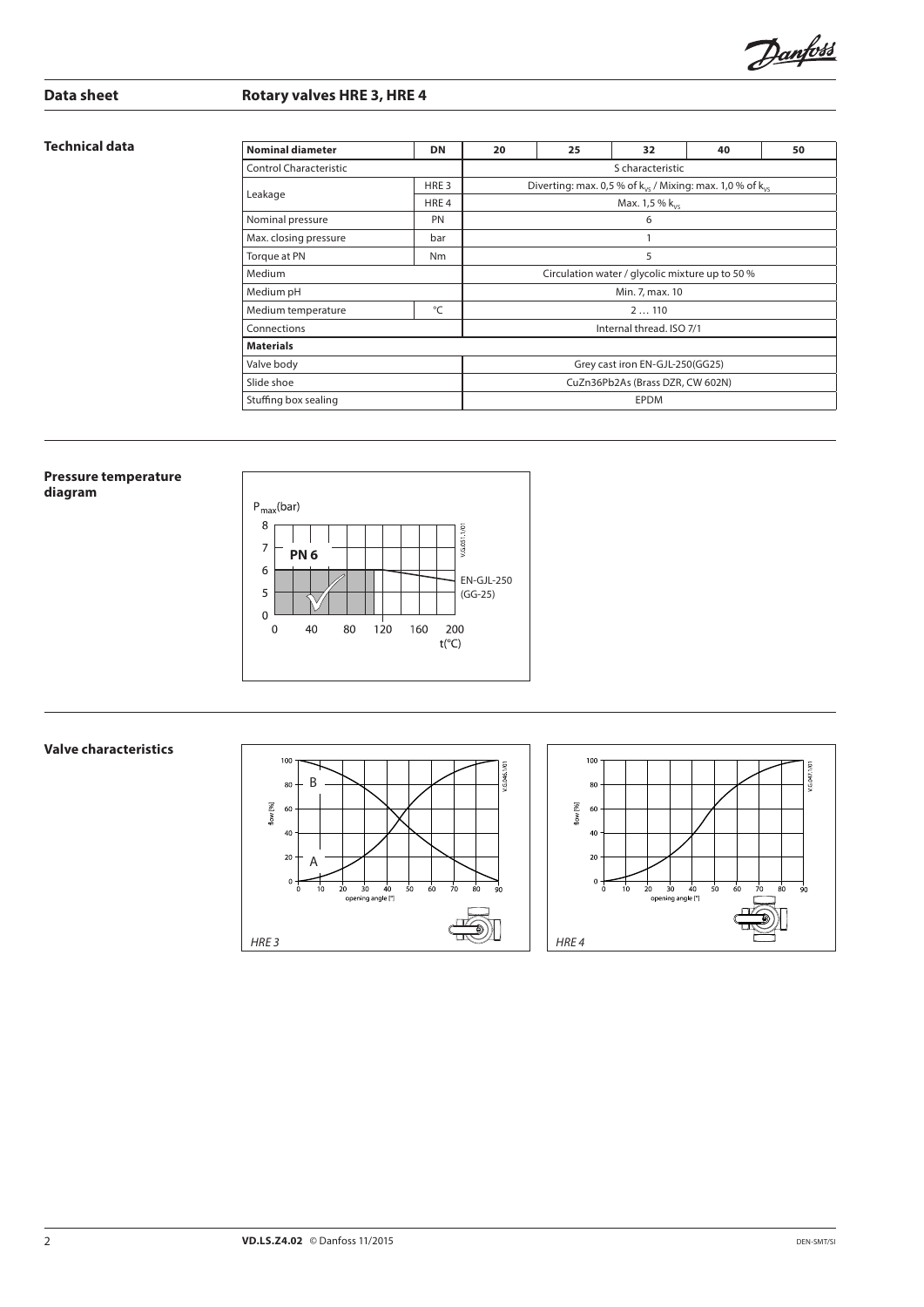

#### **Installation**



#### **Valve mounting**

Before valve mounting pipes have to be cleaned and free from abrasion. Mechanical loads on valve body caused by the pipes are not allowed. It is recommended to install a strainer into application to avoid damaging controlling components.

# *Flow* 0804.3.1<br>MHT055 *From boiler* From boiler *Return Back to boiler*

#### **Connection**

HRE 3 can be used as a mixing valve, diverting valve and in connection with heat exchangers where a certain leakage can be accepted.

HRE 4 operates according to the double shunt principle i.e. the water from the boiler is mixed with a certain portion of the water in the return. In this way the water which goes to the boiler reaches a higher return temperature than by using 3-way valves. This means that the risk of corrosion in oil and solid fuel boilers is reduced.

*Note: Install a strainer upstream of the valve (e.g. Danfoss FVR/FVF)*



#### **Disposal**

The valve must be dismantled and the elements sorted into various material groups before disposal.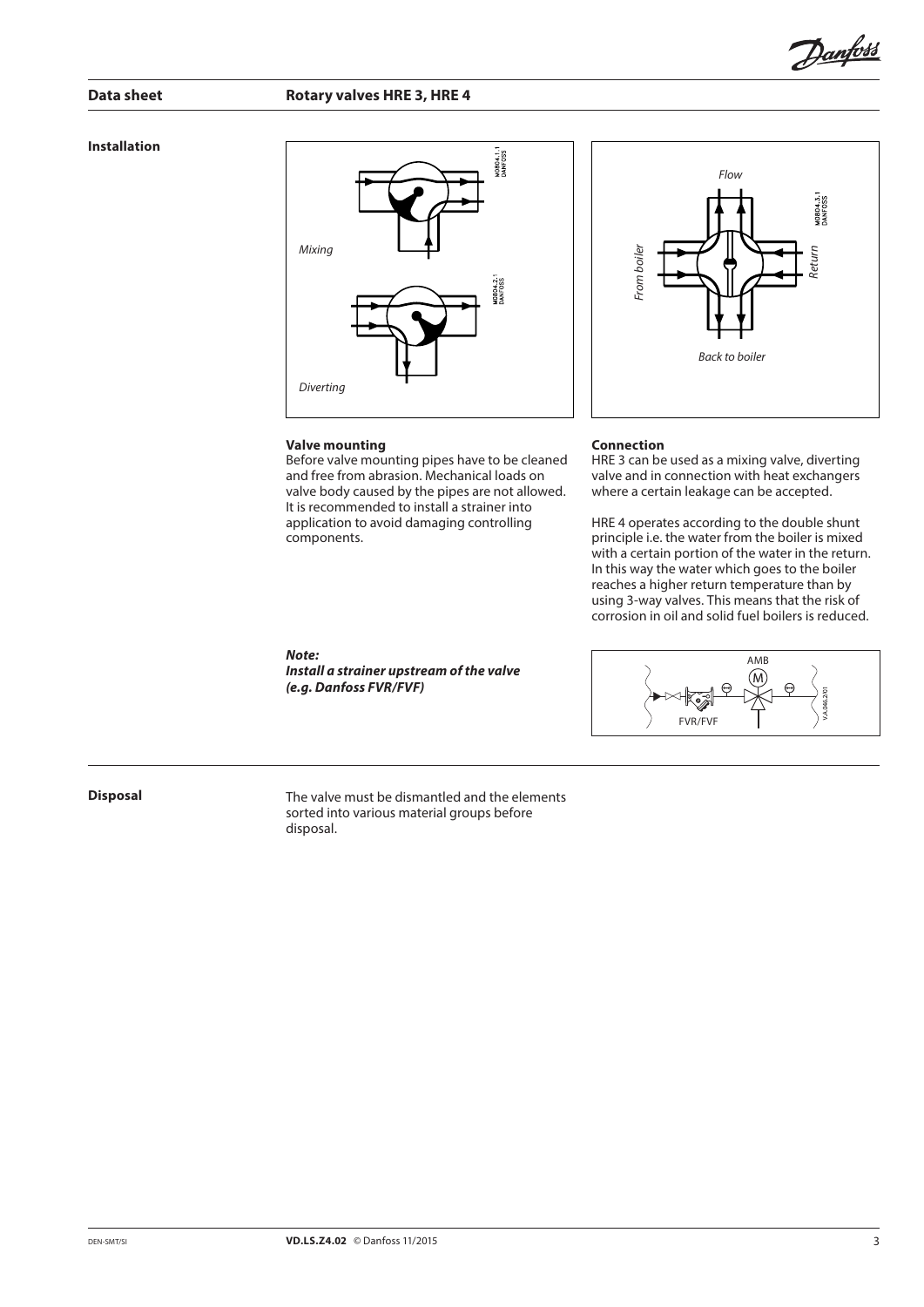Danfoss

## Application principles *HRE 3*







## **Sizing**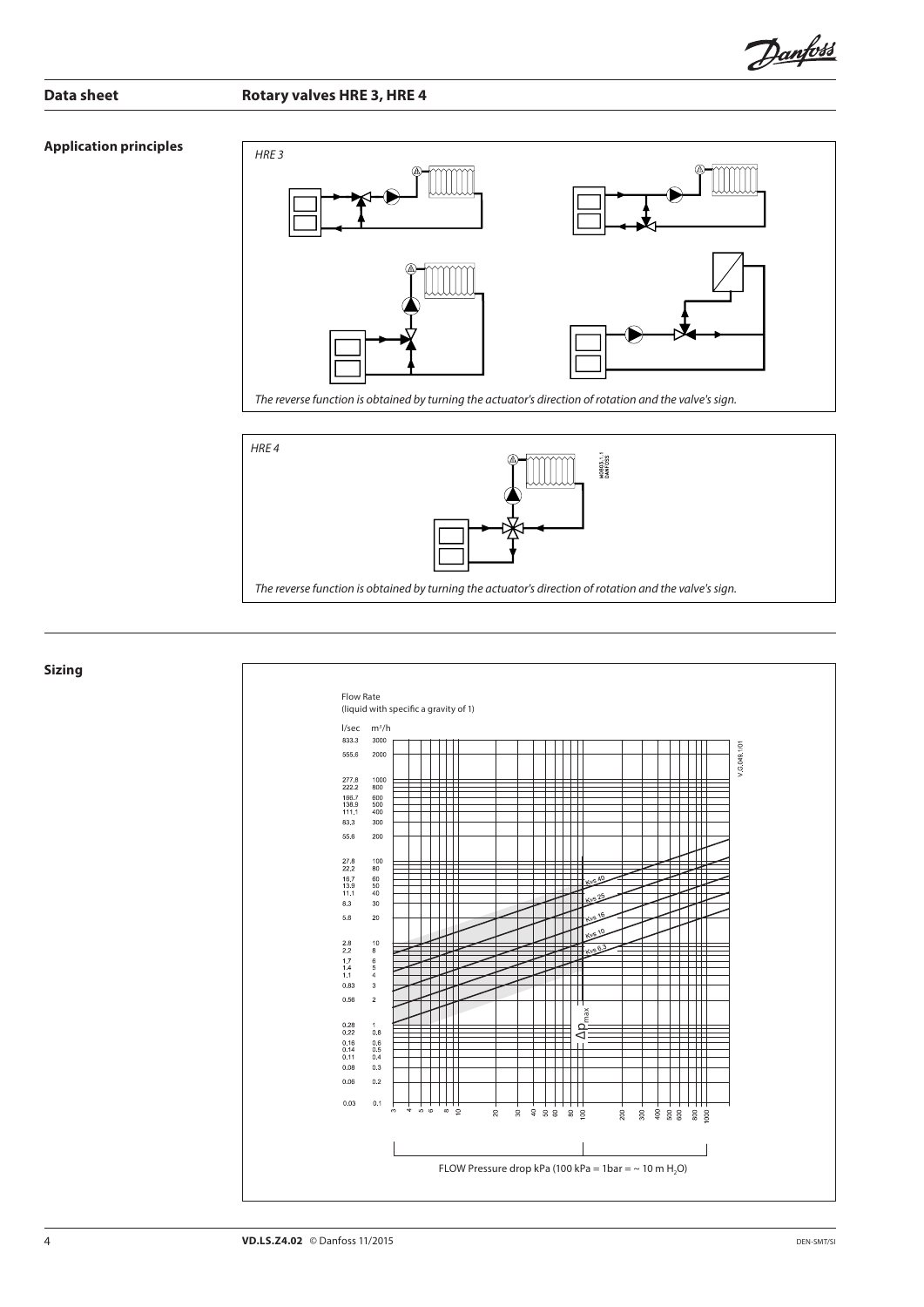Danfoss

## **Design**

- 1. Valve body
- 2. Slide shoe
- 3. Stuffing box
- 4. Transparent cover and indicator
- 5. Handle



#### **Dimensions**

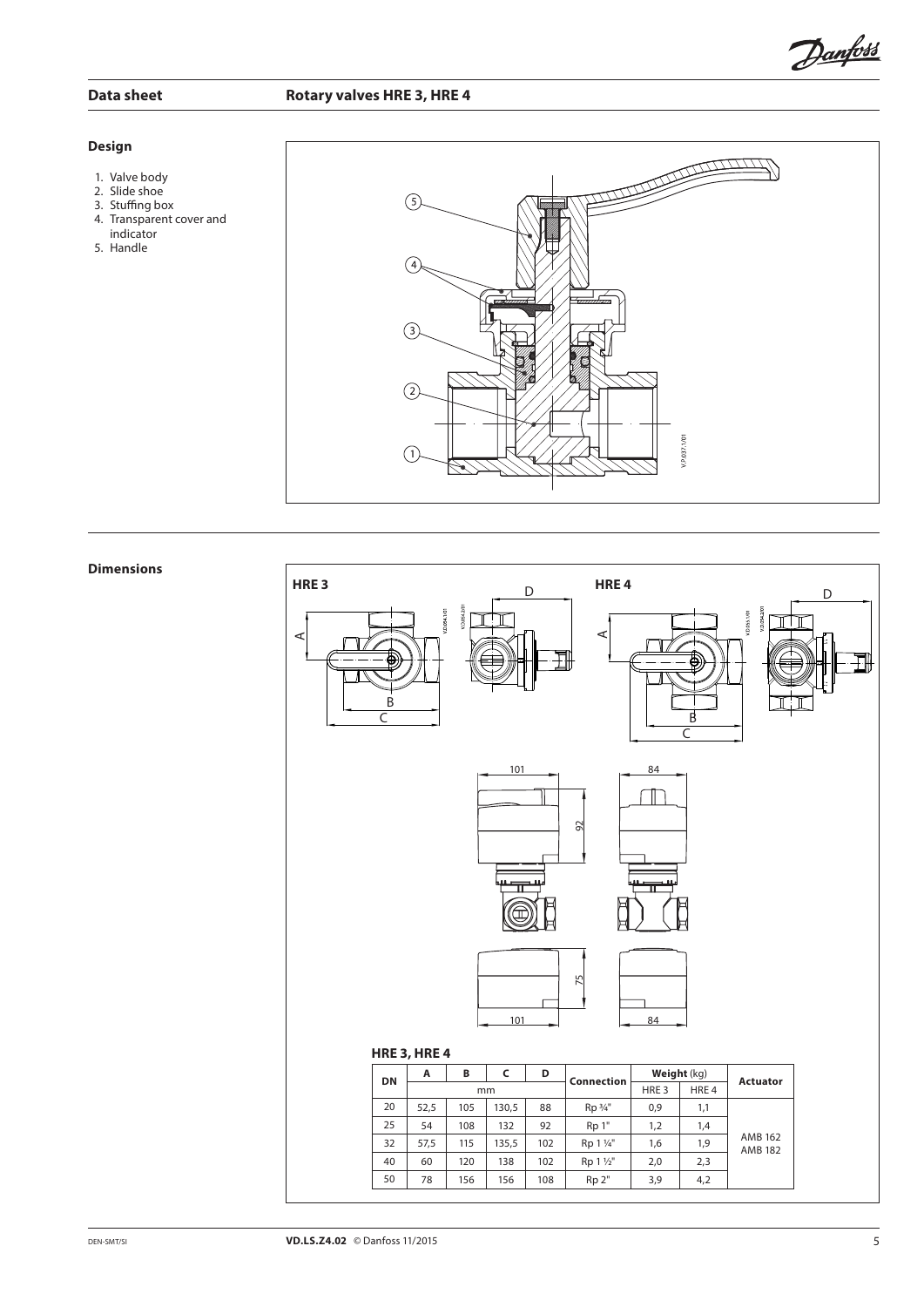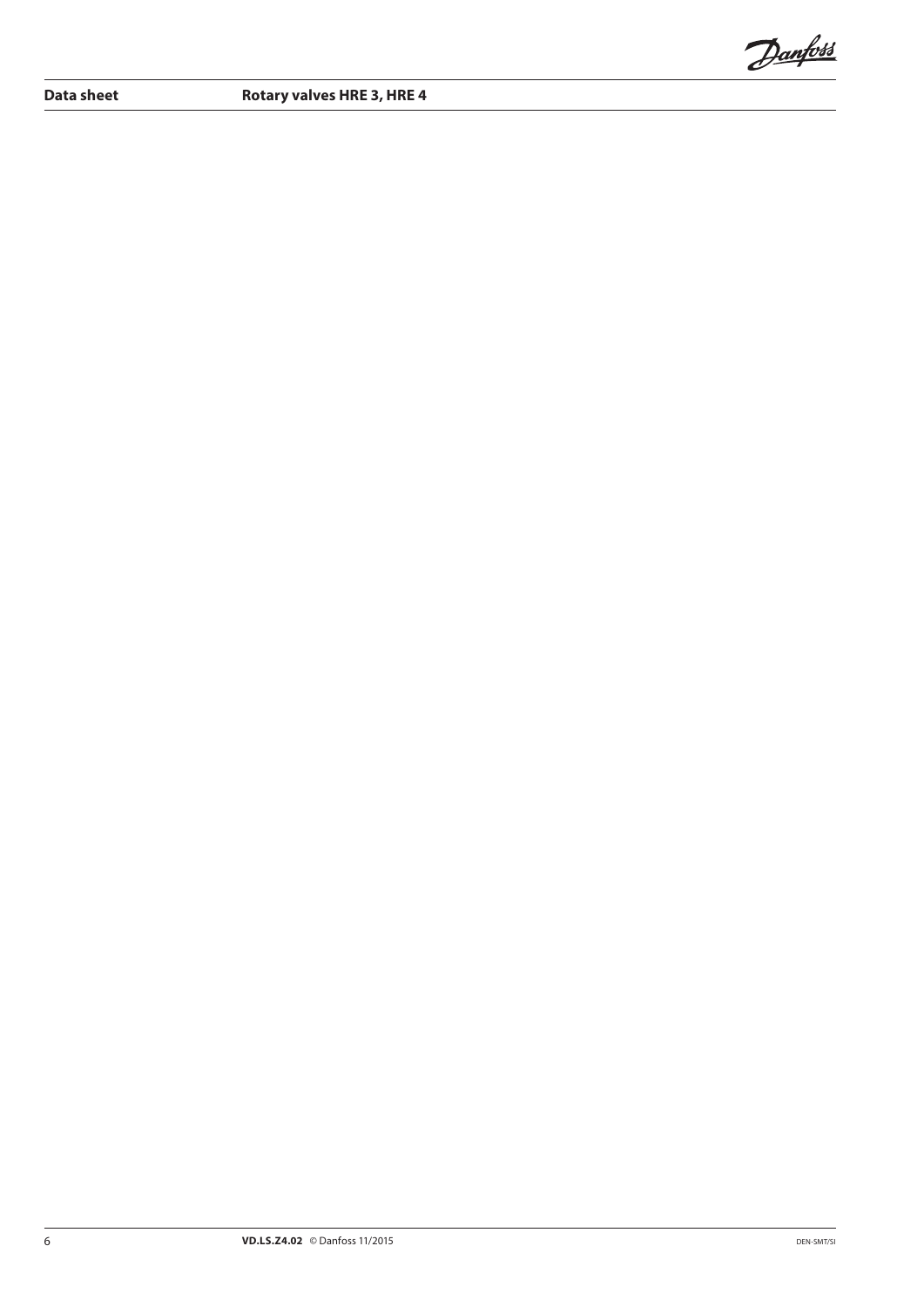Danfoss